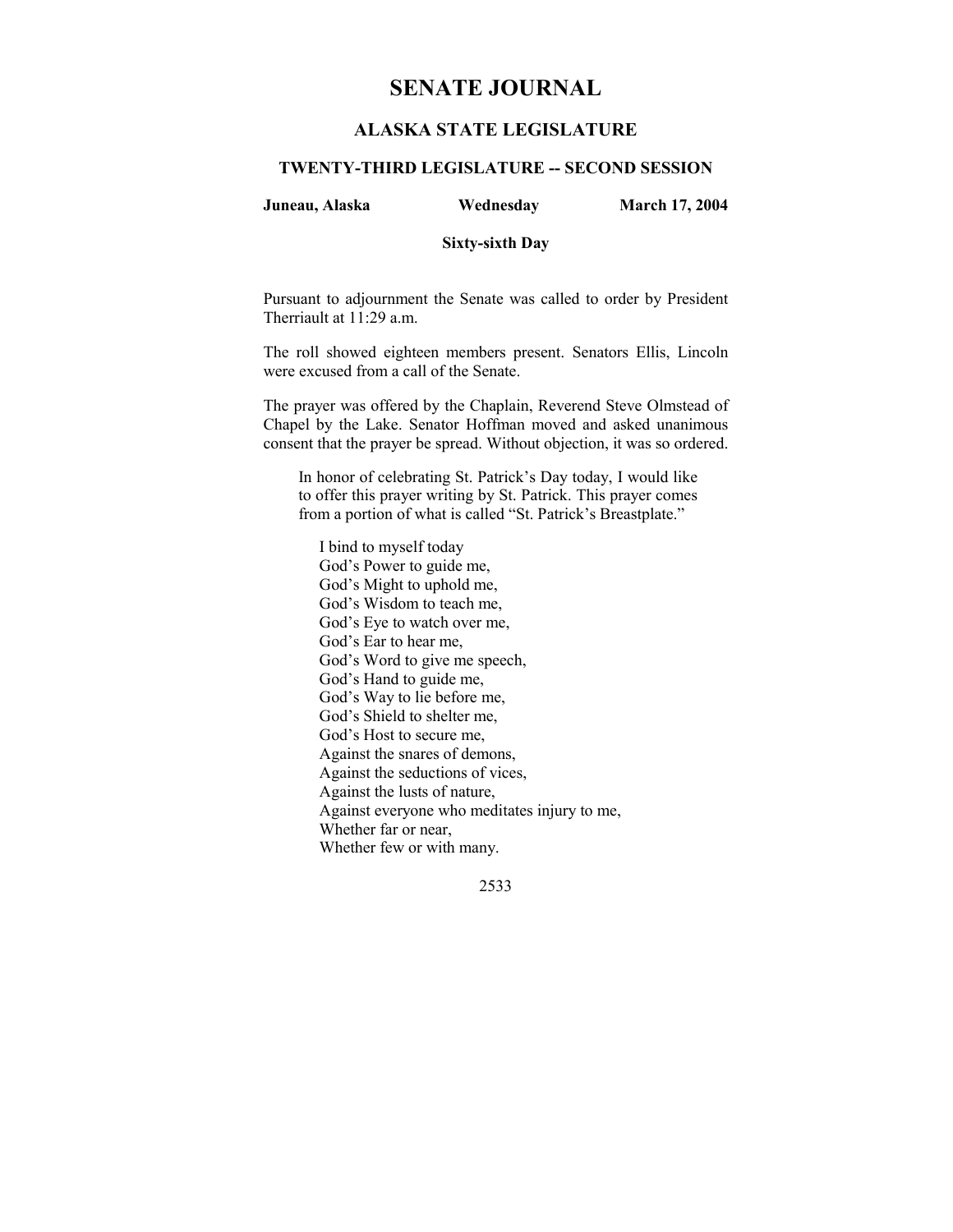Christ with me, Christ before me, Christ behind me, Christ in me! Christ below me, Christ above me. Christ at my right, Christ at my left! Christ in breadth, Christ in length, Christ in height!

Christ in the heart of everyone who thinks of me, Christ in the mouth of everyone who speaks to me, Christ in every eye that sees me, Christ in every ear that hears me!

Senator Elton led the Senate in the Pledge of Allegiance.

## **Certification**

Senator Ben Stevens moved and asked unanimous consent that the journals for the sixty-fourth and sixty-fifth legislative days be approved as certified by the Secretary. Without objection, it was so ordered.

#### **Messages from the Governor**

#### **HB 304**

Message dated March 15 and received March 16 was read, stating the Governor signed the following bill and transmitted the engrossed and enrolled copies to the Lieutenant Governor's Office for permanent filing:

> HOUSE BILL NO. 304 "An Act naming the Jack Coghill Bridge to the Interior."

> > Chapter 7, SLA 2004 Effective Date: 06/13/2004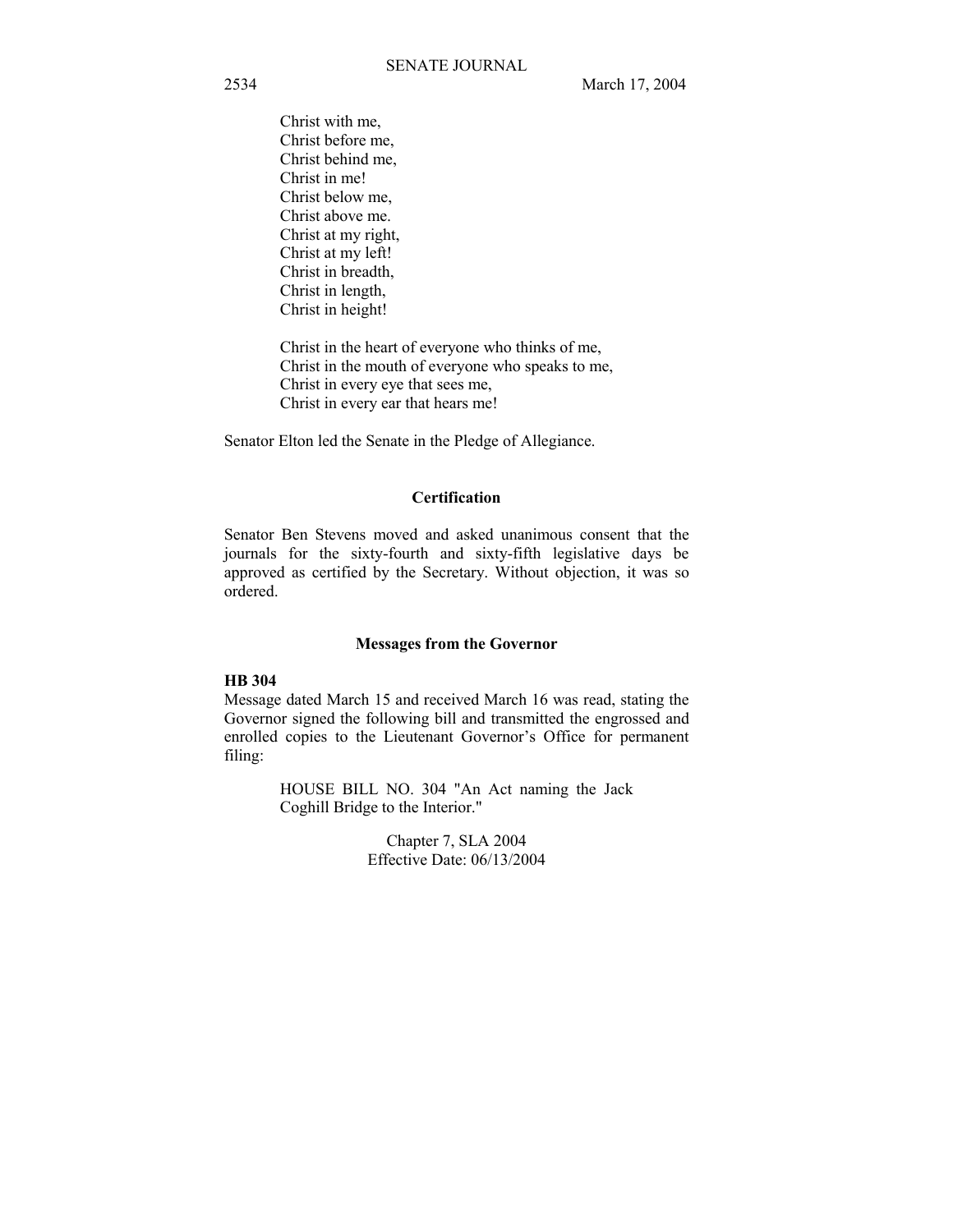#### **Messages from the House**

## **SB 265**

Message dated March 16 was read, stating the House passed and returned:

> CS FOR SENATE BILL NO. 265(RES) "An Act relating to the schedule of proposed oil and gas lease sales and to a related report to the legislature; and providing for an effective date."

The bill was referred to the Secretary for enrollment.

#### **SB 266**

Message dated March 16 was read, stating the House passed and returned:

> SENATE BILL NO. 266 "An Act approving an interim classification by the commissioner of natural resources closing certain land within the area of the proposed Bristol Bay (Alaska Peninsula) competitive oil and gas areawide lease sale to oil and gas exploration licensing and shallow natural gas leasing; and providing for an effective date."

with a letter from the Commissioner of the Department of Natural Resources and a letter of recommendation from the Speaker and the following House Letter of Intent:

## Letter of Intent SENATE BILL NO. 266

It is the intent of the Legislature that, if the State deems that an Alaska Peninsula Oil and Gas Lease Sale is in the State's best interest and a sale occurs, companies only be allowed to access offshore prospects from onshore drill sites, utilizing directional drilling technology.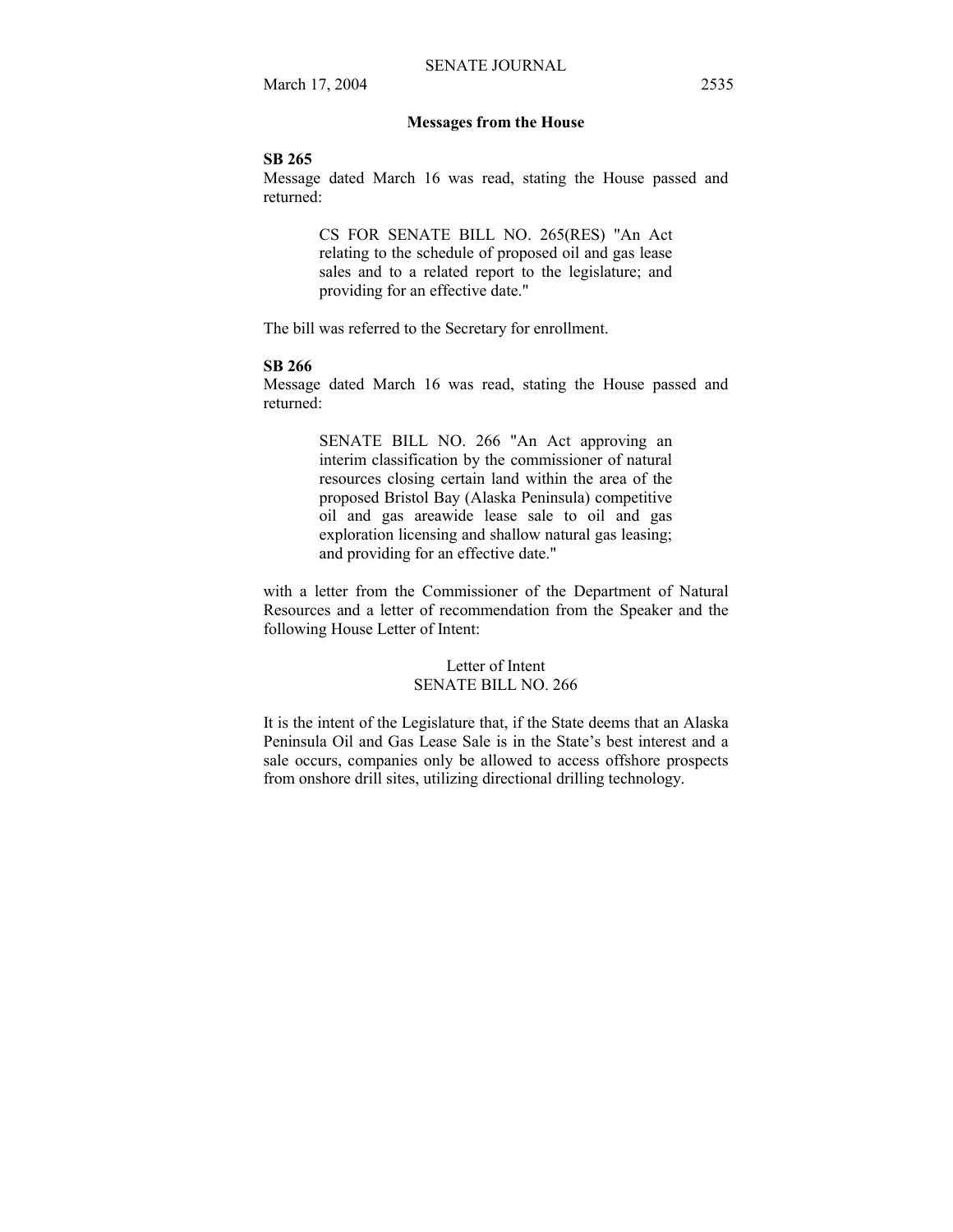Senator Ben Stevens moved and asked unanimous consent that the House Letter of Intent be adopted. Without objection, the Legislative Letter of Intent was adopted.

The bill was referred to the Secretary for enrollment.

## **HJR 32**

Message dated March 16 was read, stating the House concurred in the Senate amendment to CS FOR HOUSE JOINT RESOLUTION NO. 32(FSH) am, thus adopting:

> CS FOR HOUSE JOINT RESOLUTION NO. 32(FSH) am S Relating to the labeling of fish and fishery food products.

Message dated March 15 was read, stating the House passed and transmitted for consideration:

### **First Reading and Reference of House Bills**

#### **HB 341**

HOUSE BILL NO. 341 BY REPRESENTATIVES WILLIAMS, Joule, entitled:

> "An Act relating to the dive fishery management assessment."

was read the first time and referred to the Labor and Commerce and Finance Committees.

#### **Standing Committee Reports**

## **SB 309**

The Judiciary Committee considered SENATE BILL NO. 309 "An Act relating to testing the blood of prisoners and those in custody for bloodborne pathogens" and recommended it be replaced with

CS FOR SENATE BILL NO. 309(JUD)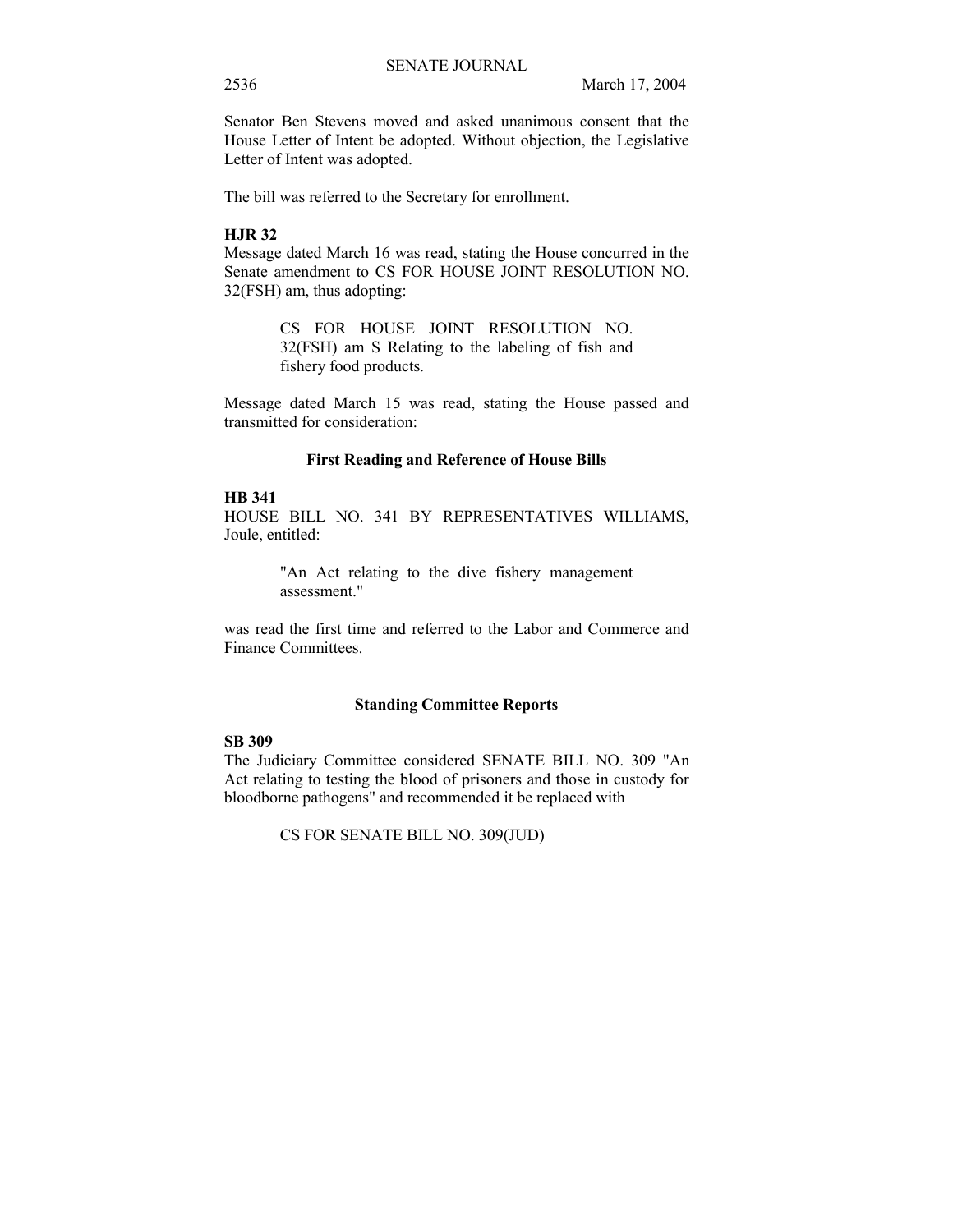March 17, 2004 2537

Signing do pass: Senator Seekins, Chair; Senators French, Ogan, Therriault.

The following previously published fiscal information applies: Fiscal Note No. 1, zero, Department of Corrections

The bill was referred to the Rules Committee.

## **SB 344**

The Judiciary Committee considered SENATE BILL NO. 344 "An Act relating to the Uniform Probate Code and trusts, including pleadings, orders, nonprobate assets, estates of decedents, minors, protected persons, incapacitated persons, guardians, conservators, trustees, foreign trusts, principal and income, and transfer restrictions; relating to corporate voting trusts; and providing for an effective date."

Signing do pass: Senator Seekins, Chair; Senator Therriault. Signing no recommendation: Senators French, Ogan.

The following previously published fiscal information applies: Fiscal Note No. 1, zero, Department of Community and Economic Development Fiscal Note No. 2, zero, Department of Law

The bill was referred to the Rules Committee.

## **SB 345**

The Transportation Committee considered SENATE BILL NO. 345 "An Act relating to civil liability associated with aircraft runways, airfields, and landing areas." Signing do pass: Senators Cowdery, Wagoner, Cochairs; Senator Therriault.

The following fiscal information was published today:

 Fiscal Note No. 1, zero, Department of Transportation and Public Facilities

The bill was referred to the Judiciary Committee.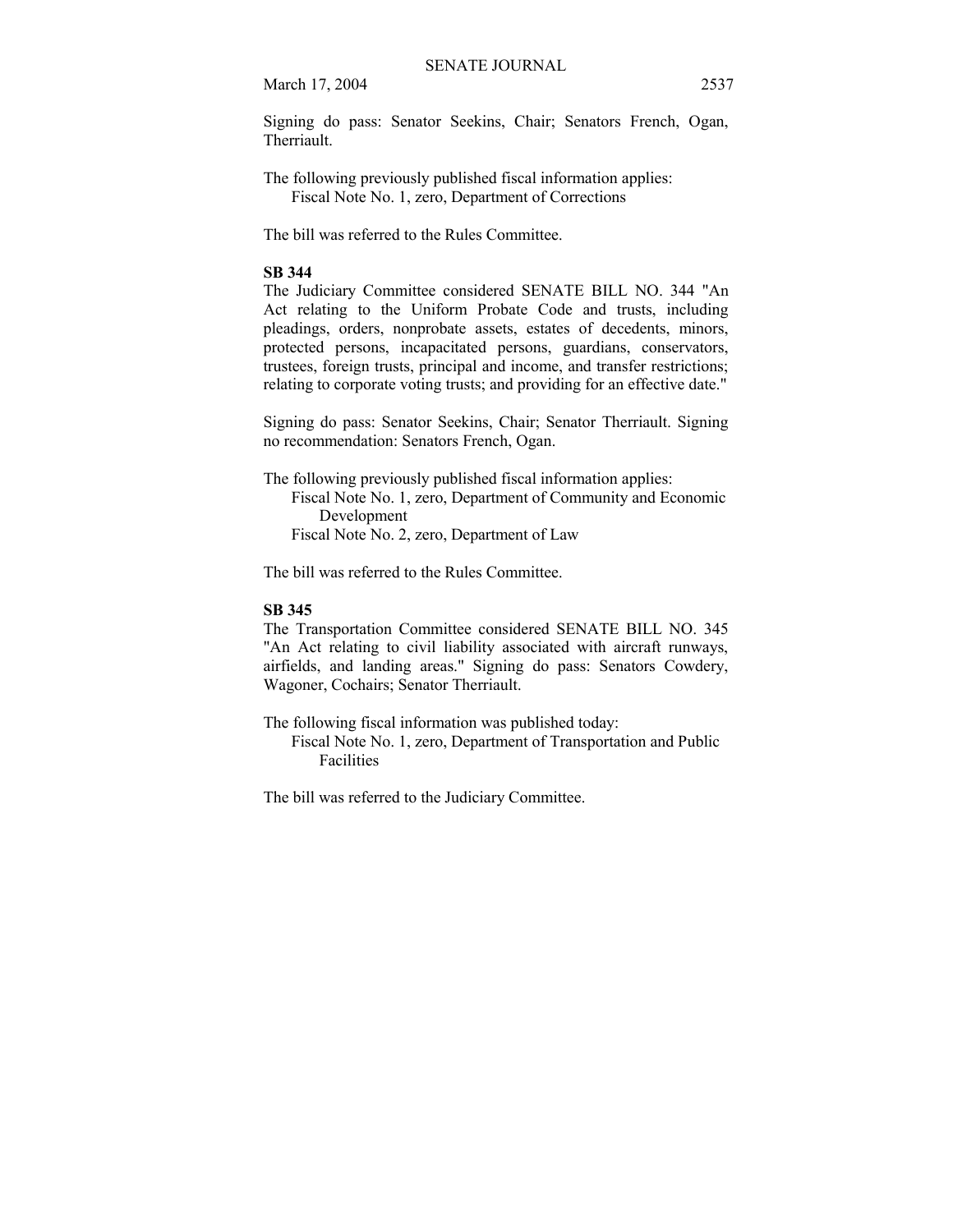## **Introduction and Reference of Senate Bills**

#### **SB 365**

SENATE BILL NO. 365 BY THE SENATE LABOR AND COMMERCE COMMITTEE, entitled:

> "An Act relating to the regulation of speech-language pathologist assistants; and providing for an effective date."

was read the first time and referred to the Labor and Commerce and Finance Committees.

#### **SB 366**

SENATE BILL NO. 366 BY THE SENATE FINANCE COMMITTEE BY REQUEST, entitled:

> "An Act relating to the levy and collection of sales and use taxes, to the levy and collection of municipal sales and use taxes, and to municipal sales and use taxes on alcoholic beverages; and providing for an effective date."

was read the first time and referred to the Finance Committee.

## **Consideration of the Calendar**

#### **Second Reading of Senate Bills**

## **SB 241**

SENATE BILL NO. 241 "An Act making an appropriation to the Alaska Natural Gas Development Authority; and providing for an effective date" was read the second time.

Senator Wilken, Cochair, moved and asked unanimous consent for the adoption of the Finance Committee Substitute offered on page 2478. Without objection, CS FOR SENATE BILL NO. 241(FIN) "An Act making an appropriation to the Department of Revenue for work related to bringing North Slope natural gas to market; and providing for an effective date" was adopted.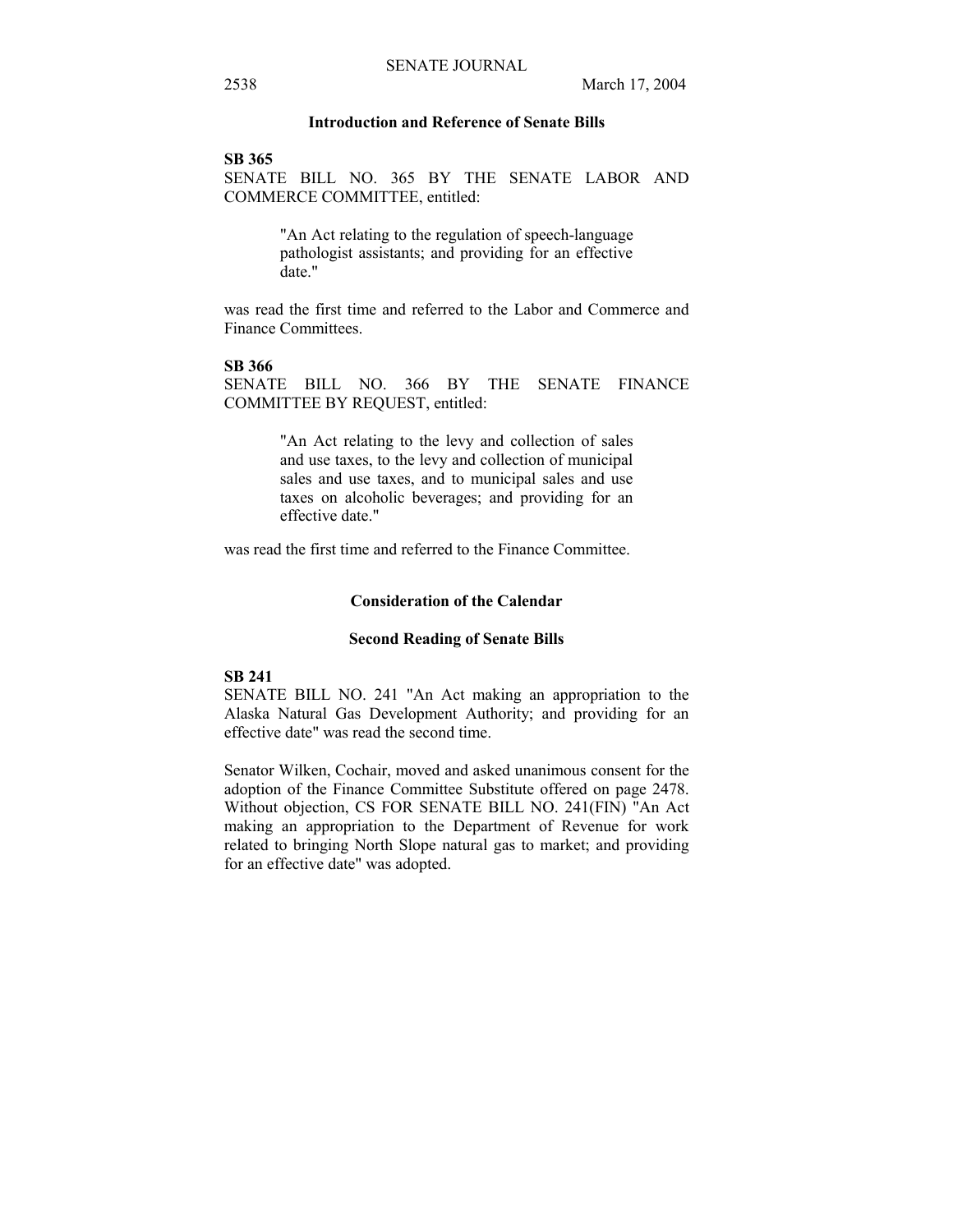Senator Ben Stevens moved and asked unanimous consent that the bill be considered engrossed, advanced to third reading and placed on final passage. Without objection, it was so ordered.

CS FOR SENATE BILL NO. 241(FIN) was read the third time.

The question being: "Shall CS FOR SENATE BILL NO. 241(FIN) "An Act making an appropriation to the Department of Revenue for work related to bringing North Slope natural gas to market; and providing for an effective date" pass the Senate?" The roll was taken with the following result:

CSSB 241(FIN) Third Reading - Final Passage Effective Date

## **YEAS: 18 NAYS: 0 EXCUSED: 2 ABSENT: 0**

Yeas: Bunde, Cowdery, Davis, Dyson, Elton, French, Green, Guess, Hoffman, Ogan, Olson, Seekins, Stedman, Stevens B, Stevens G, Therriault, Wagoner, Wilken

Excused: Ellis, Lincoln

and so, CS FOR SENATE BILL NO. 241(FIN) passed the Senate.

Senator Ben Stevens moved and asked unanimous consent that the vote on the passage of the bill be considered the vote on the effective date clause. Without objection, it was so ordered and the bill was referred to the Secretary for engrossment.

#### **SB 315**

SENATE BILL NO. 315 "An Act relating to the administration of commercial fishing entry permit buy-back programs" was read the second time.

Senator Ben Stevens moved and asked unanimous consent that the bill be considered engrossed, advanced to third reading and placed on final passage. Without objection, it was so ordered.

SENATE BILL NO. 315 was read the third time.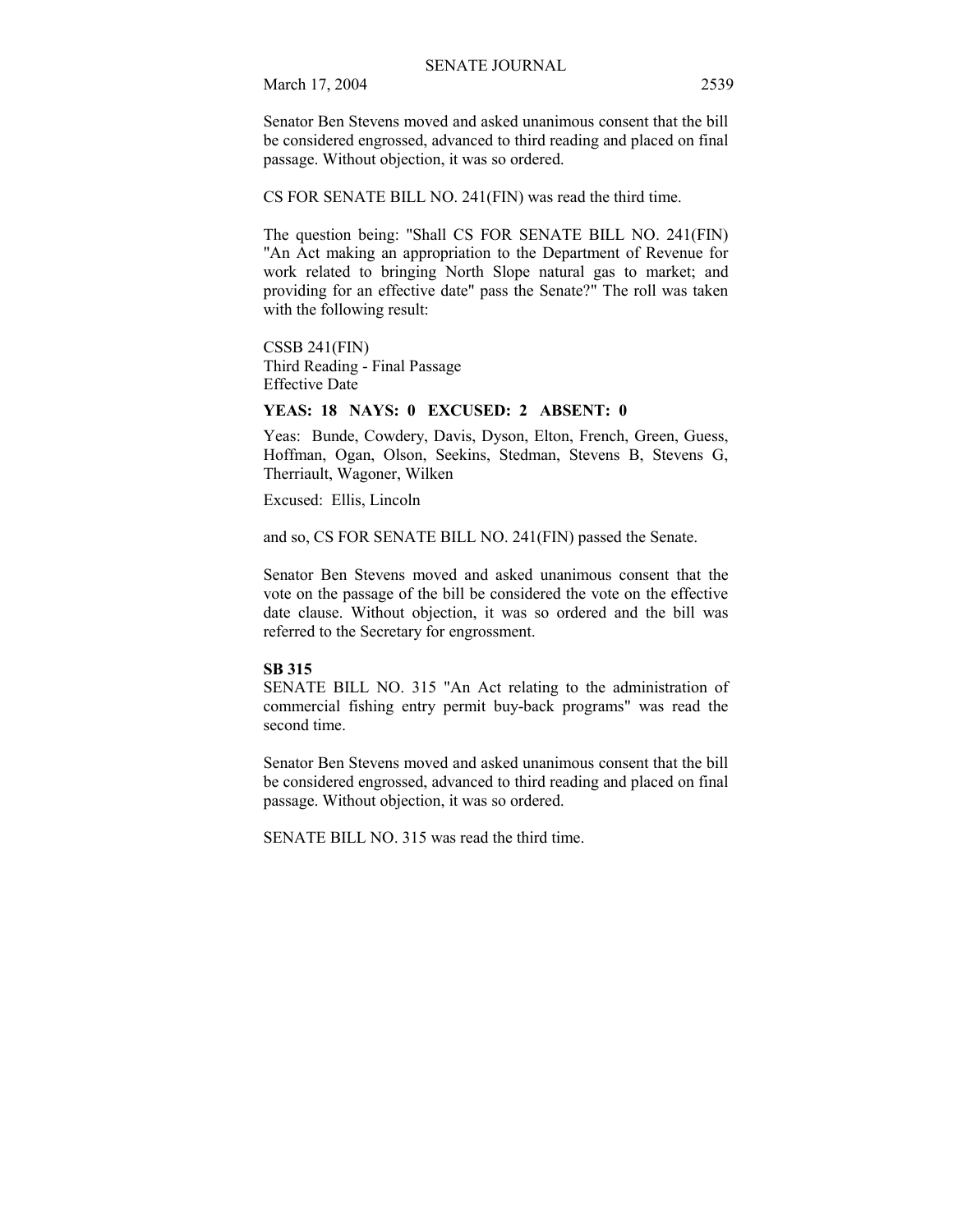The question being: "Shall SENATE BILL NO. 315 "An Act relating to the administration of commercial fishing entry permit buy-back programs" pass the Senate?" The roll was taken with the following result:

SB 315 Third Reading - Final Passage

## **YEAS: 18 NAYS: 0 EXCUSED: 2 ABSENT: 0**

Yeas: Bunde, Cowdery, Davis, Dyson, Elton, French, Green, Guess, Hoffman, Ogan, Olson, Seekins, Stedman, Stevens B, Stevens G, Therriault, Wagoner, Wilken

Excused: Ellis, Lincoln

and so, SENATE BILL NO. 315 passed the Senate and was referred to the Secretary for engrossment.

## **SB 316**

SENATE BILL NO. 316 "An Act relating to motor vehicle safety belt violations" was read the second time.

Senator Ben Stevens moved and asked unanimous consent that the bill be considered engrossed, advanced to third reading and placed on final passage. Without objection, it was so ordered.

SENATE BILL NO. 316 was read the third time.

The question being: "Shall SENATE BILL NO. 316 "An Act relating to motor vehicle safety belt violations" pass the Senate?" The roll was taken with the following result:

SB 316 Third Reading - Final Passage

## **YEAS: 11 NAYS: 7 EXCUSED: 2 ABSENT: 0**

Yeas: Bunde, Cowdery, Davis, Elton, French, Guess, Seekins, Stedman, Stevens B, Stevens G, Wilken

Nays: Dyson, Green, Hoffman, Ogan, Olson, Therriault, Wagoner

Excused: Ellis, Lincoln

and so, SENATE BILL NO. 316 passed the Senate.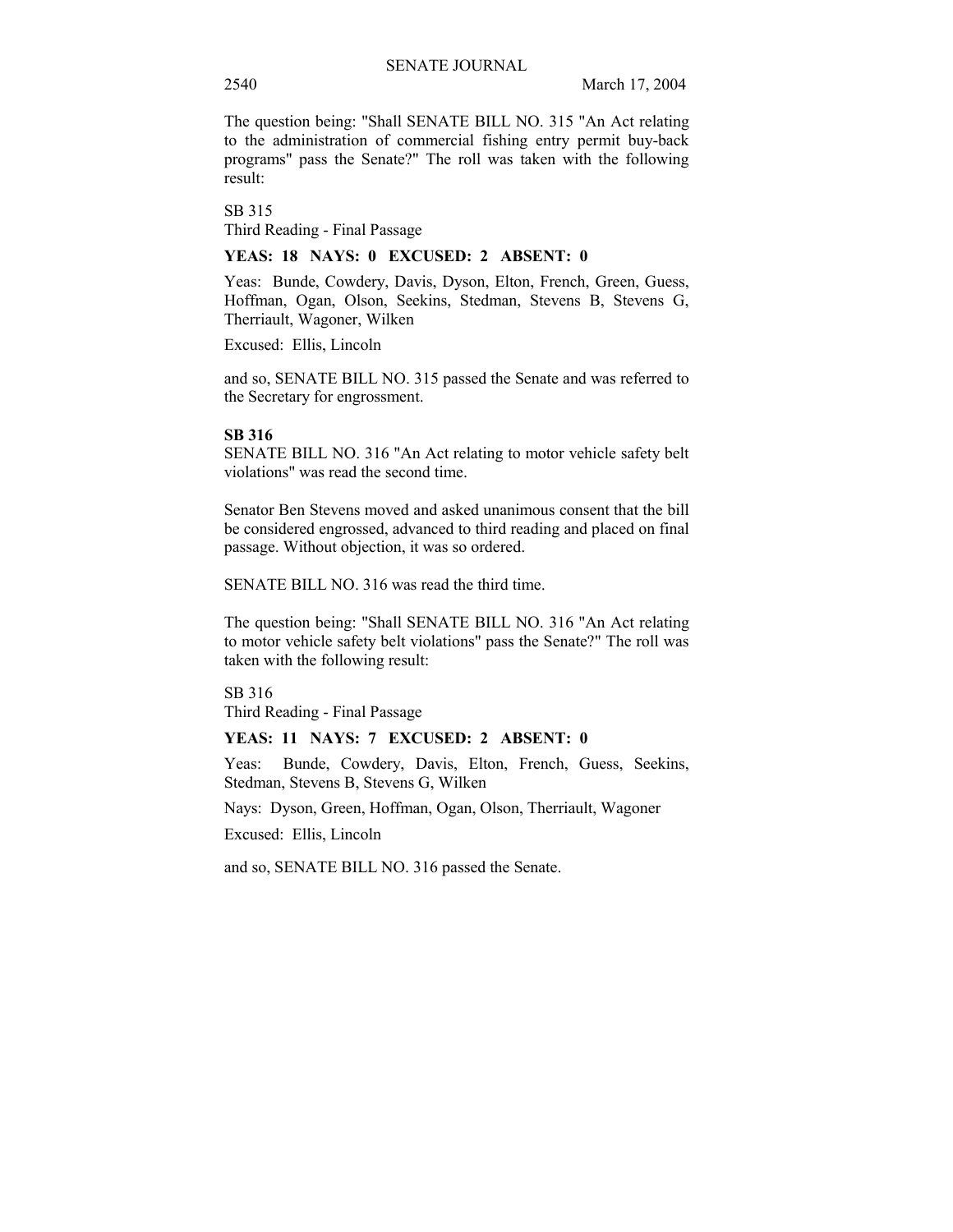March 17, 2004 2541

Senator French gave notice of reconsideration.

#### **SB 347**

SENATE BILL NO. 347 "An Act relating to moratoria on entry of new participants or vessels into a commercial fishery; relating to the establishment of a moratorium on entry of new vessels into state groundfish fisheries in the Gulf of Alaska and adjacent state marine water; and providing for an effective date" was read the second time.

Senator Ben Stevens moved and asked unanimous consent for the adoption of the Resources Committee Substitute offered on page 2457. Without objection, CS FOR SENATE BILL NO. 347(RES) "An Act relating to moratoria on entry of new participants or vessels into a commercial fishery; relating to vessel permits for, and the establishment of a moratorium on entry of new vessels into, state Gulf of Alaska groundfish fisheries; and providing for an effective date" was adopted.

Senator Ben Stevens moved and asked unanimous consent that the bill be considered engrossed, advanced to third reading and placed on final passage. Senator Guess objected.

President Therriault stated CS FOR SENATE BILL NO. 347(RES) will be on the March 19 calendar.

#### **Second Reading of House Bills**

#### **HB 98**

HOUSE BILL NO. 98 "An Act relating to sport fishing seasons and areas for persons under 16 years of age" was read the second time.

Senator Ben Stevens moved and asked unanimous consent that the bill be advanced to third reading and placed on final passage. Without objection, it was so ordered.

HOUSE BILL NO. 98 was read the third time.

The question being: "Shall HOUSE BILL NO. 98 "An Act relating to sport fishing seasons and areas for persons under 16 years of age" pass the Senate?" The roll was taken with the following result: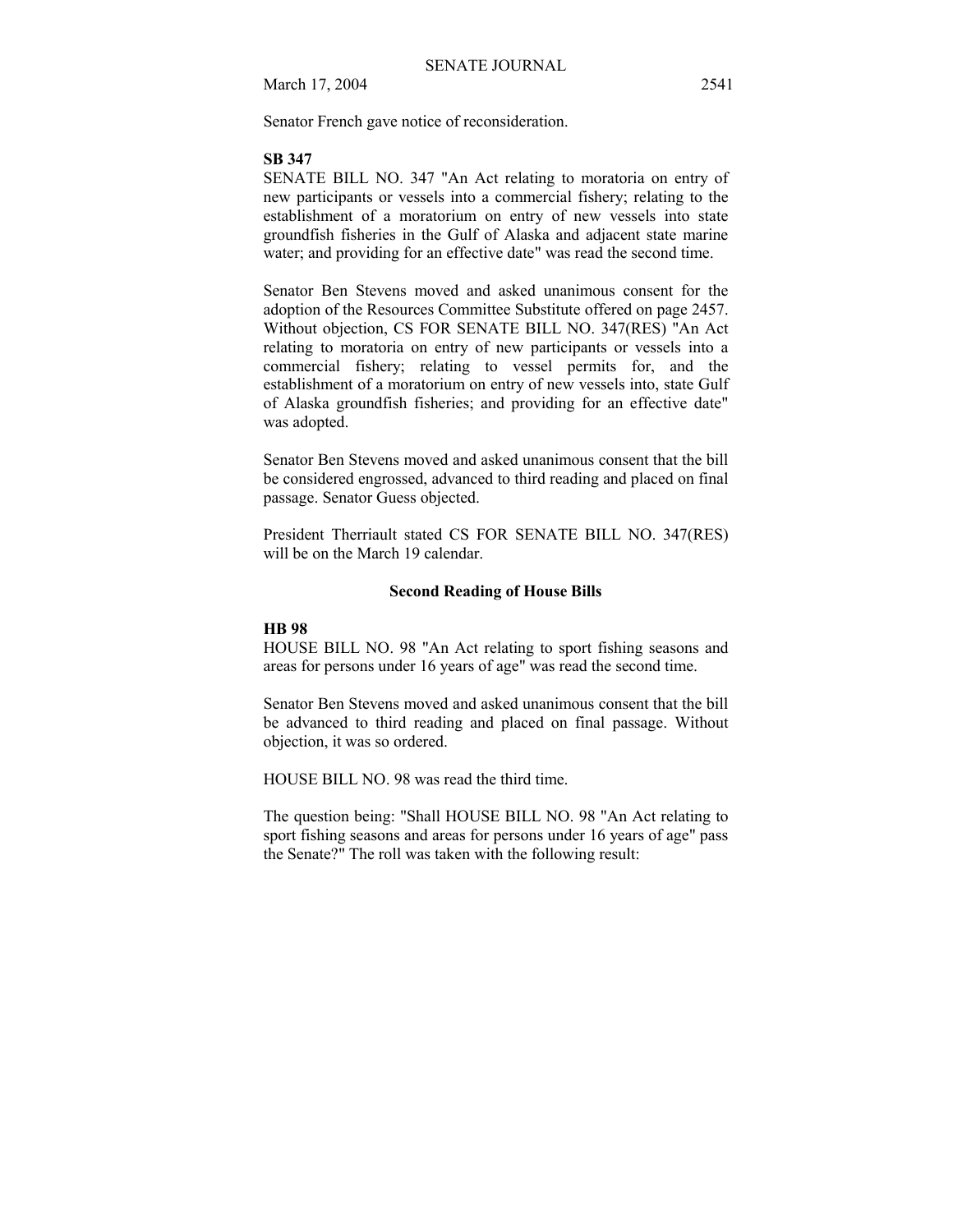HB 98 Third Reading - Final Passage

### **YEAS: 17 NAYS: 1 EXCUSED: 2 ABSENT: 0**

Yeas: Bunde, Cowdery, Davis, Dyson, Elton, French, Green, Guess, Hoffman, Ogan, Olson, Seekins, Stedman, Stevens B, Stevens G, Wagoner, Wilken

Nays: Therriault

Excused: Ellis, Lincoln

and so, HOUSE BILL NO. 98 passed the Senate, was signed by the President and Secretary and returned to the House.

## **Citations**

In Memoriam – Sam "Specks" Paul Senator(s) Elton, Therriault, Bunde, Cowdery, Davis, Dyson, Green, Guess, Hoffman, Lincoln, Olson, Seekins, Stedman, Ben Stevens, Gary Stevens, Wagoner, Wilken Representative(s) Kerttula, Weyhrauch

In Memoriam - Harold David Bell Representative(s) Foster Senator(s) Olson, Therriault, Cowdery, Davis, Dyson, Elton, Green, Guess, Hoffman, Lincoln, Seekins, Stedman, Ben Stevens, Gary Stevens, Wagoner, Wilken

In Memoriam - Peggy Kelliher Representative(s) Foster Senator(s) Olson, Therriault, Cowdery, Davis, Dyson, Elton, Green, Guess, Hoffman, Lincoln, Seekins, Stedman, Ben Stevens, Gary Stevens, Wagoner, Wilken

Senator Ben Stevens moved and asked unanimous consent that the citations be adopted. Without objection, the citations were adopted and referred to the Secretary for transmittal.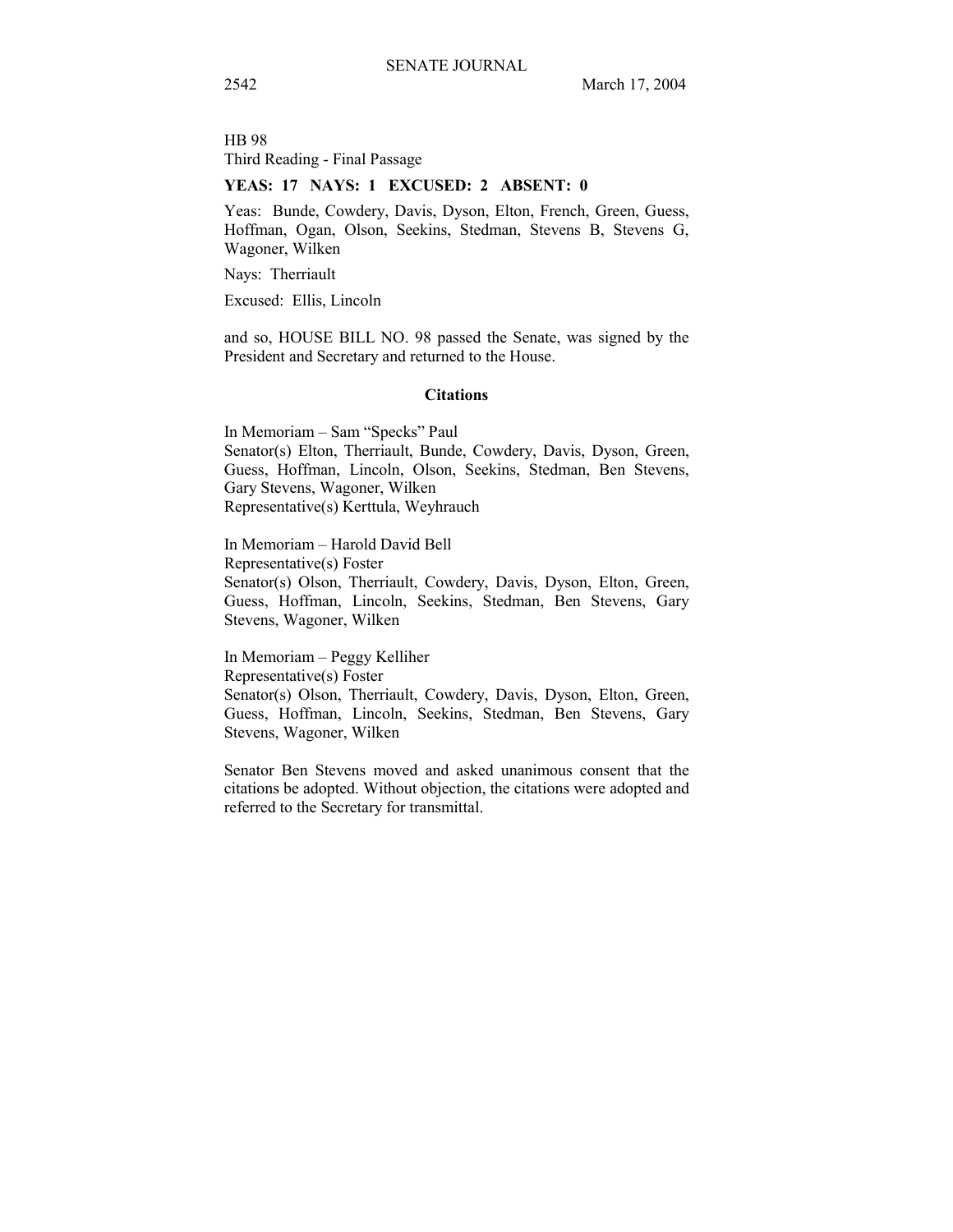## **Unfinished Business**

Senator Ben Stevens moved and asked unanimous that HOUSE CONCURRENT RESOLUTION NO. 33 be brought up at this time.

#### **Second Reading of House Resolutions**

## **HCR 33**

HOUSE CONCURRENT RESOLUTION NO. 33 Suspending Rules  $24(c)$ ,  $35$ ,  $41(b)$ , and  $42(e)$ , Uniform Rules of the Alaska State Legislature, concerning Senate Bill No. 63, relating to municipal property taxation in annexed, detached, and newly incorporated areas, which had been held to the Secretary's desk (page 2477) was read the second time and was before the Senate on final passage.

The question being: "Shall HOUSE CONCURRENT RESOLUTION NO. 33 Suspending Rules 24(c), 35, 41(b), and 42(e), Uniform Rules of the Alaska State Legislature, concerning Senate Bill No. 63, relating to municipal property taxation in annexed, detached, and newly incorporated areas, pass the Senate?" The roll was taken with the following result:

HCR 33

Second Reading - Final Passage

## **YEAS: 18 NAYS: 0 EXCUSED: 2 ABSENT: 0**

Yeas: Bunde, Cowdery, Davis, Dyson, Elton, French, Green, Guess, Hoffman, Ogan, Olson, Seekins, Stedman, Stevens B, Stevens G, Therriault, Wagoner, Wilken

Excused: Ellis, Lincoln

and so, HOUSE CONCURRENT RESOLUTION NO. 33 passed the Senate, was signed by the President and Secretary and returned to the House.

Senator Ben Stevens moved and asked unanimous that the Concur Message on SENATE BILL NO. 63 be brought up at this time. Senator Elton objected, then withdrew his objection. There being no further objection, the message was before the Senate.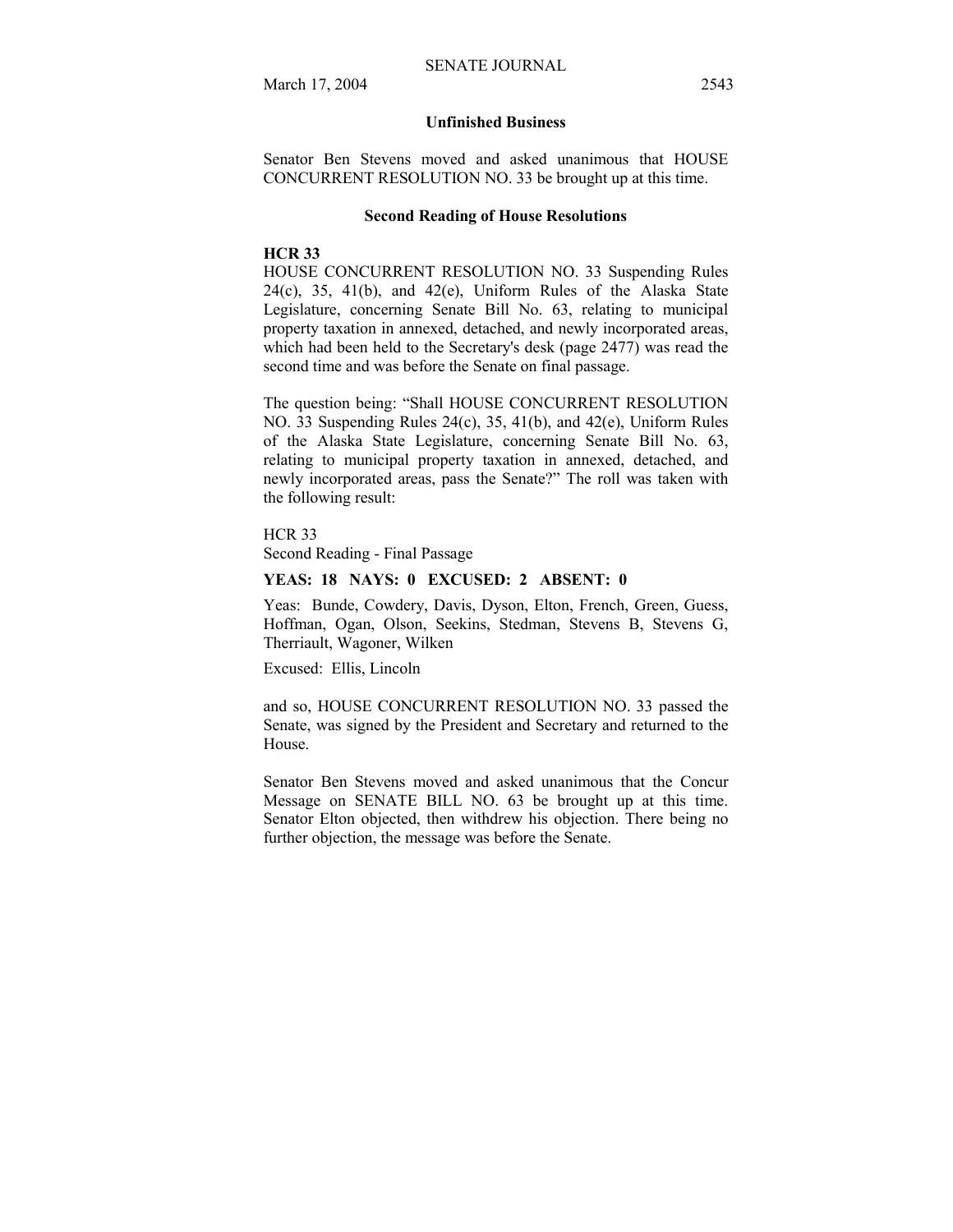## **Concur Messages**

## **SB 63**

Message dated March 8, which had been held to the Secretary's desk (page 2514) was read, stating the House passed and returned for consideration CS FOR SENATE BILL NO. 63(STA) "An Act relating to transition provisions related to municipal mergers, consolidations, dissolutions, reclassifications, annexations, detachments, and incorporations; and relating to municipal property taxation in annexed, detached, and newly incorporated areas" with the following amendment:

> HOUSE CS FOR CS FOR SENATE BILL NO. 63(CRA) "An Act relating to municipal property taxation in annexed, detached, and newly incorporated areas." (Title Change Authorized by HCR 33)

The question being: "Shall the Senate concur in the House amendment?" The roll was taken with the following result:

HCS CSSB 63(CRA) Shall the Senate Concur in the House amendment to CSSB 63(STA)?

## **YEAS: 18 NAYS: 0 EXCUSED: 2 ABSENT: 0**

Yeas: Bunde, Cowdery, Davis, Dyson, Elton, French, Green, Guess, Hoffman, Ogan, Olson, Seekins, Stedman, Stevens B, Stevens G, Therriault, Wagoner, Wilken

Excused: Ellis, Lincoln

and so, the Senate concurred in the House amendment, thus adopting HOUSE CS FOR CS FOR SENATE BILL NO. 63(CRA).

The Secretary was requested to notify the House.

The bill was referred to the Secretary for enrollment.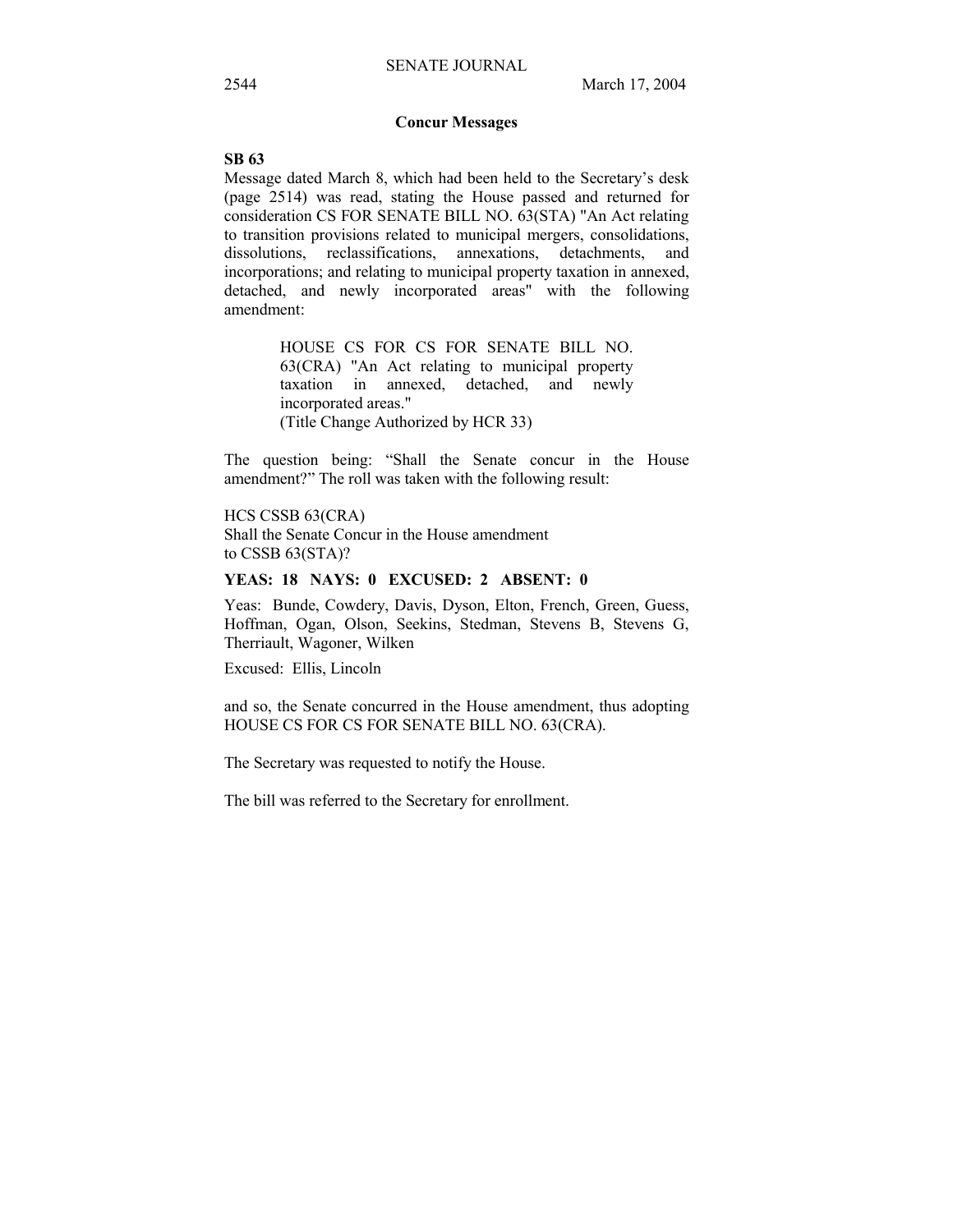March 17, 2004 2545

## **HB 357**

Senator Dyson moved and asked unanimous consent to be shown as a cross sponsor on CS FOR HOUSE BILL NO. 357(JUD) "An Act relating to restitution; and providing for an effective date." Without objection, it was so ordered.

## **SJR 3**

Senators Bunde, Wagoner, Gary Stevens, Ogan, Stedman moved and asked unanimous consent to be shown as cosponsors on SENATE JOINT RESOLUTION NO. 3 Proposing amendments to the Constitution of the State of Alaska relating to an appropriation limit and a spending limit. Without objection, it was so ordered.

#### **HB 233**

Senators Wilken, Cowdery, Bunde, Guess, Ben Stevens, Stedman, French, Gary Stevens, Wagoner, Seekins, Elton moved and asked unanimous consent to be shown as cross sponsors on CS FOR HOUSE BILL NO. 233(EDU) am "An Act increasing the base student allocation used in the formula for state funding of public education; and providing for an effective date." Without objection, it was so ordered.

#### **SB 327**

Senator Wilken, Cochair, moved and asked unanimous consent that the Finance Committee referral be waived on SENATE BILL NO. 327 "An Act relating to pedestrians using rollerblades, roller skates, and similar devices." Without objection, the bill was referred to the Rules Committee.

#### **Announcements**

Announcements are at the end of the journal.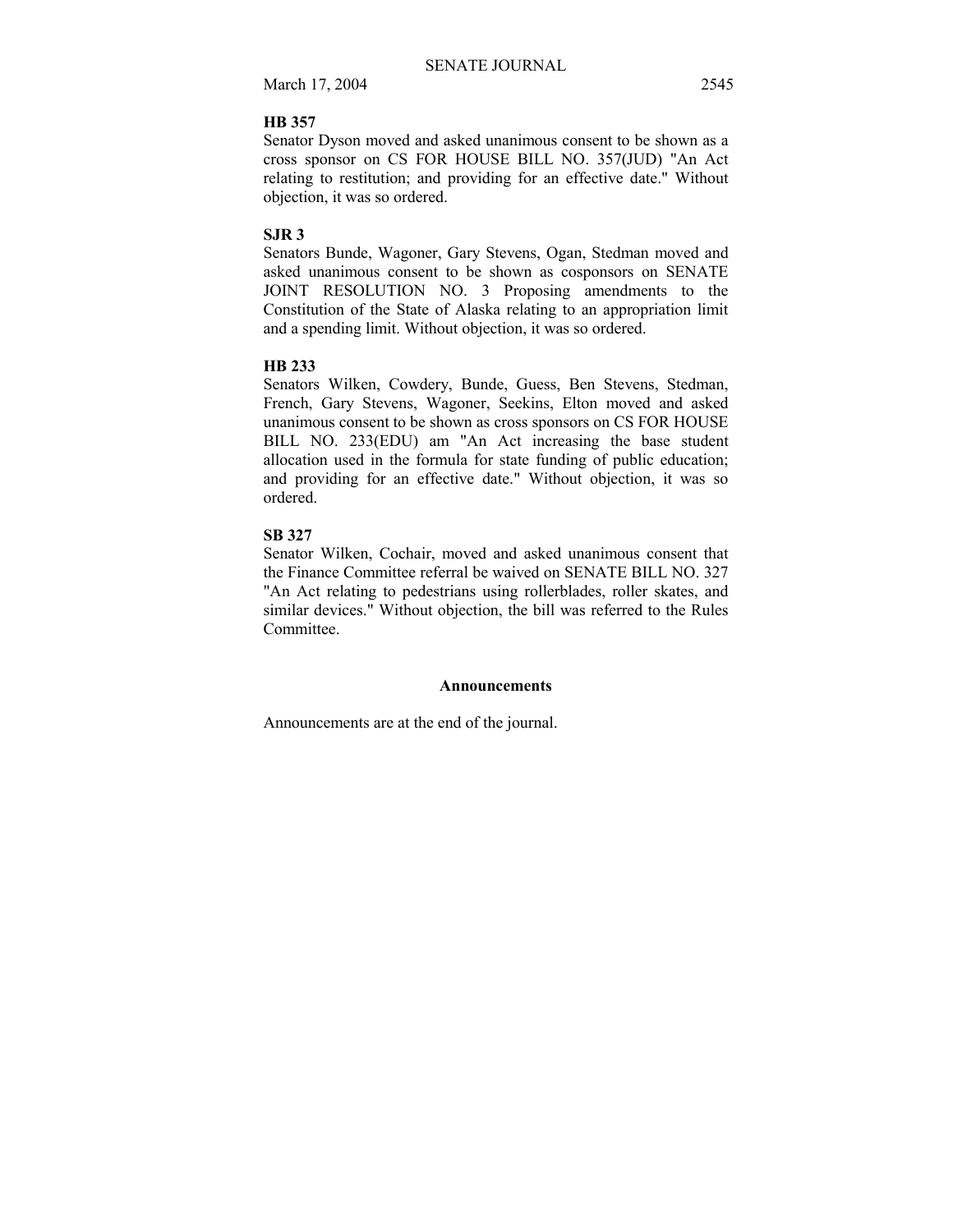#### **Engrossment**

## **SB 241**

CS FOR SENATE BILL NO. 241(FIN) "An Act making an appropriation to the Department of Revenue for work related to bringing North Slope natural gas to market; and providing for an effective date" was engrossed, signed by the President and Secretary and transmitted to the House for consideration.

## **SB 315**

SENATE BILL NO. 315 "An Act relating to the administration of commercial fishing entry permit buy-back programs" was engrossed, signed by the President and Secretary and transmitted to the House for consideration.

#### **Enrollment**

## **SB 265**

CS FOR SENATE BILL NO. 265(RES) "An Act relating to the schedule of proposed oil and gas lease sales and to a related report to the legislature; and providing for an effective date" was enrolled, signed by the President and Secretary, Speaker and Chief Clerk and the engrossed and enrolled copies transmitted to the Office of the Governor at 4:10 p.m., March 16, 2004.

### **SB 266**

SENATE BILL NO. 266 "An Act approving an interim classification by the commissioner of natural resources closing certain land within the area of the proposed Bristol Bay (Alaska Peninsula) competitive oil and gas areawide lease sale to oil and gas exploration licensing and shallow natural gas leasing; and providing for an effective date" was enrolled, signed by the President and Secretary, Speaker and Chief Clerk and the engrossed and enrolled copies transmitted to the Office of the Governor at 4:10 p.m., March 16, 2004. A Legislative Letter of Intent (page 2535) was transmitted to the Office of the Governor March 17.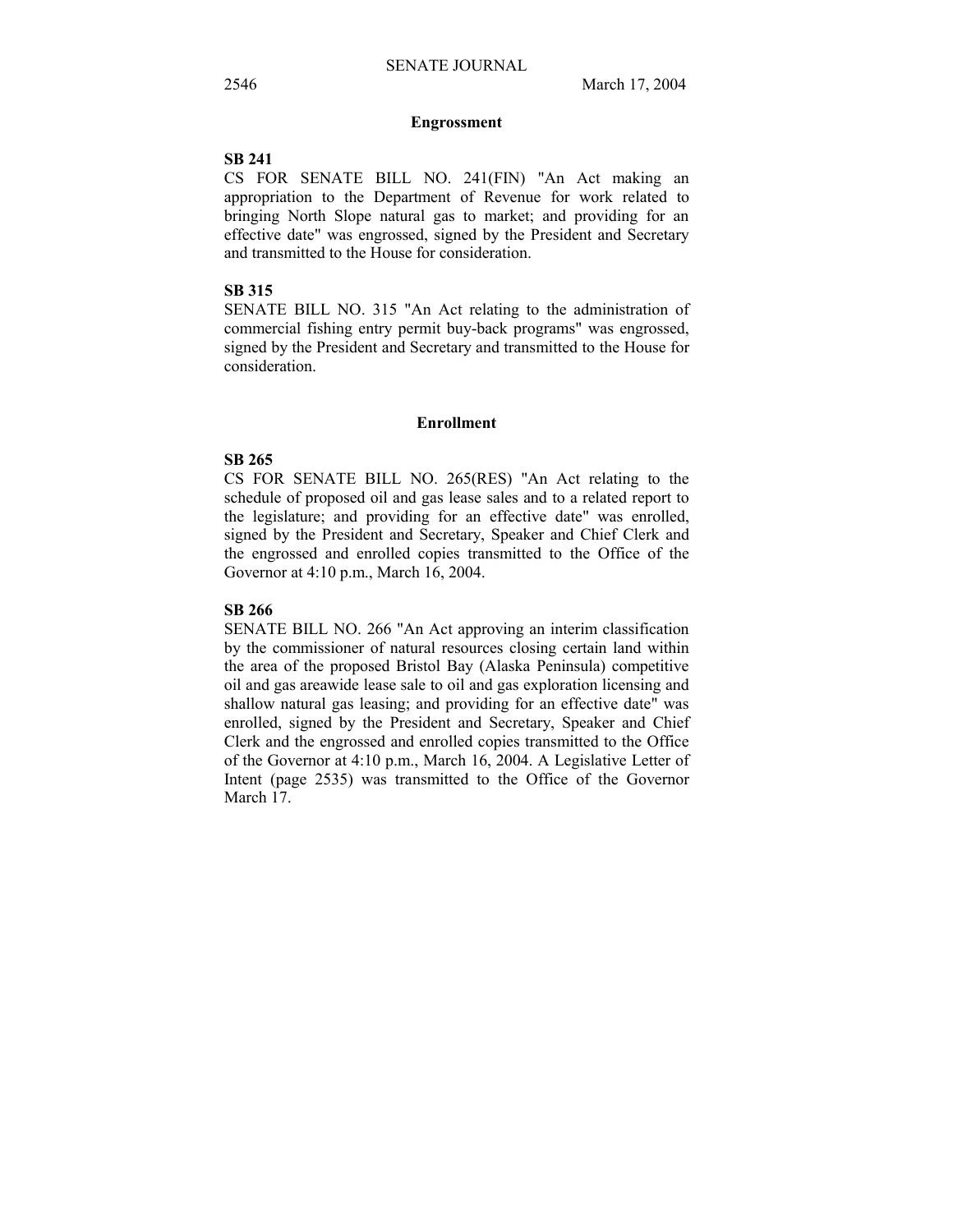March 17, 2004 2547

## **SJR 26**

CS FOR SENATE JOINT RESOLUTION NO. 26(RES) Requesting the United States Department of the Interior and the United States Department of Justice to appeal the decision of the United States Court of Appeals for the Ninth Circuit in The Wilderness Society v. United States Fish and Wildlife Service and to seek an emergency stay of the decision pending an appeal of the decision, was enrolled, signed by the President and Secretary, Speaker and Chief Clerk and the engrossed and enrolled copies transmitted to the Office of the Governor at 4:09 p.m., March 16, 2004.

## **Adjournment**

Senator Ben Stevens moved and asked unanimous consent that the Senate stand in adjournment until 10:00 a.m., March 19, 2004. Without objection, the Senate adjourned at 12:12 p.m.

> Kirsten Waid Secretary of the Senate

> > March 2004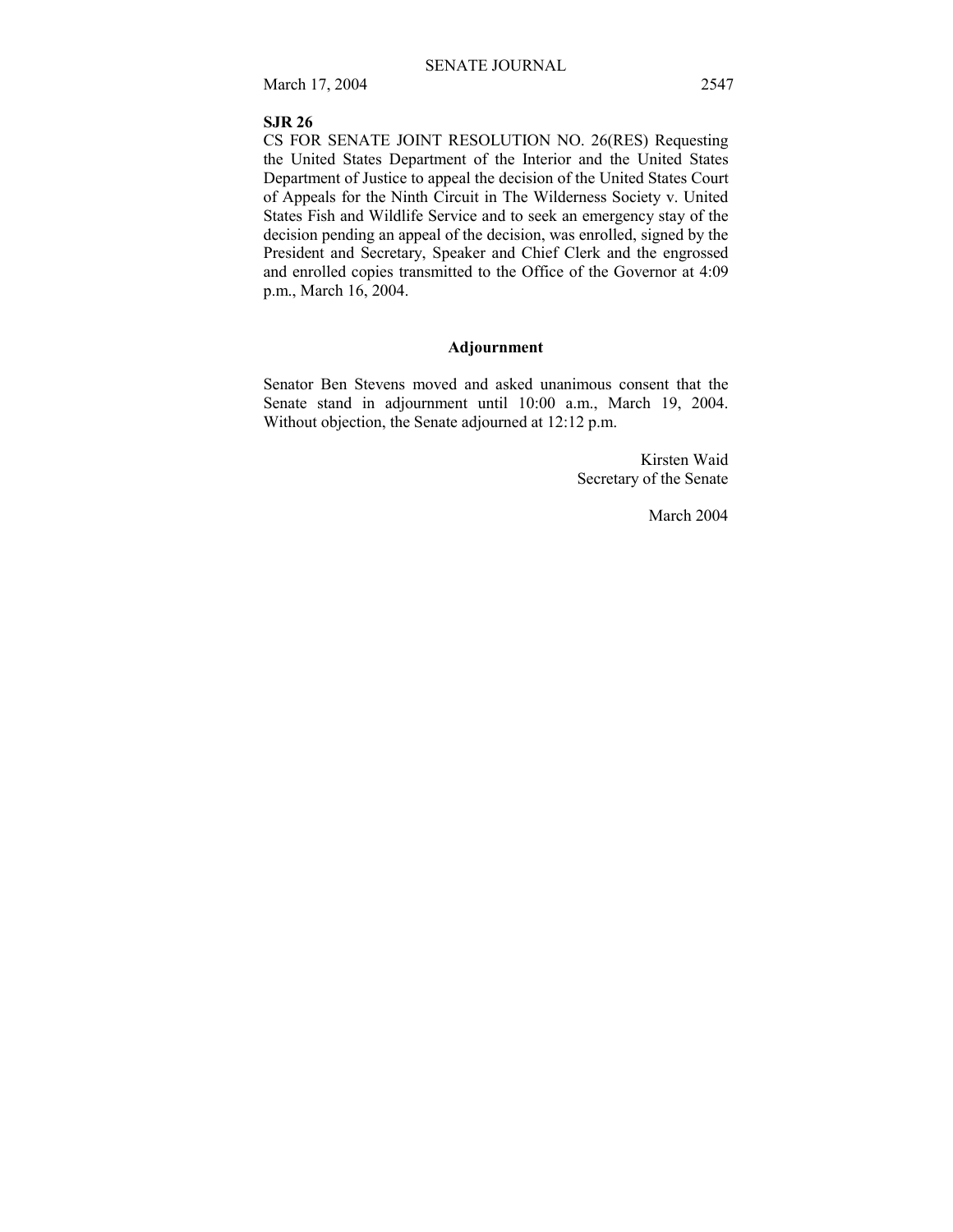#### **Announcements**

Americans with Disabilities Act Notice - Persons with disabilities who require special accommodation or alternative communication formats to access committee meetings may contact the appropriate committee office or the Legislative Information Office in their community. Reasonable advance notice is needed to accommodate the request. For further information, call the ADA Coordinator at 465-3854 Voice/465-4980 TDD.

#### **STANDING COMMITTEES**

+ indicates teleconference

= indicates bill previously heard/scheduled

## **COMMUNITY & REGIONAL AFFAIRS**

| <b>Mar 17</b> | Wednesday<br>No Meeting Scheduled | Fahrenkamp 203 | 1:30 PM |
|---------------|-----------------------------------|----------------|---------|
| <b>Mar 19</b> | Friday<br>No Meeting Scheduled    | Fahrenkamp 203 | 1:30 PM |

#### **FINANCE**

| <b>Mar 17</b> | Wednesday                                      | <b>Senate Finance 532</b> | 9:00 AM |  |
|---------------|------------------------------------------------|---------------------------|---------|--|
|               | -- Teleconference <listen only=""> --</listen> |                           |         |  |
| $^{+}$        | <b>Additional Legislative Proposals</b>        |                           |         |  |
|               | Presentations Offered by Senators              |                           |         |  |
| $+$           | Bills Previously Heard/Scheduled               |                           |         |  |
| <b>Mar 17</b> | Wednesday                                      | <b>Senate Finance 532</b> | 1:30 PM |  |
| $^{+}$        | Statewide Public Testimony                     |                           |         |  |
|               | Public testimony may be limited to 2           |                           |         |  |
|               | minutes.                                       |                           |         |  |
| <b>Mar 17</b> | Wednesday                                      | <b>Senate Finance 532</b> | 6:00 PM |  |
| $+$           | Statewide Public Testimony -                   |                           |         |  |
|               | Legislative Off-Net Sites: 6 - 7 PM            |                           |         |  |
|               | Statewide Public Testimony -                   |                           |         |  |
|               | Legislative Information Offices: 7 - 9 PM      |                           |         |  |
|               | Public testimony may be limited to 2           |                           |         |  |
|               | minutes.                                       |                           |         |  |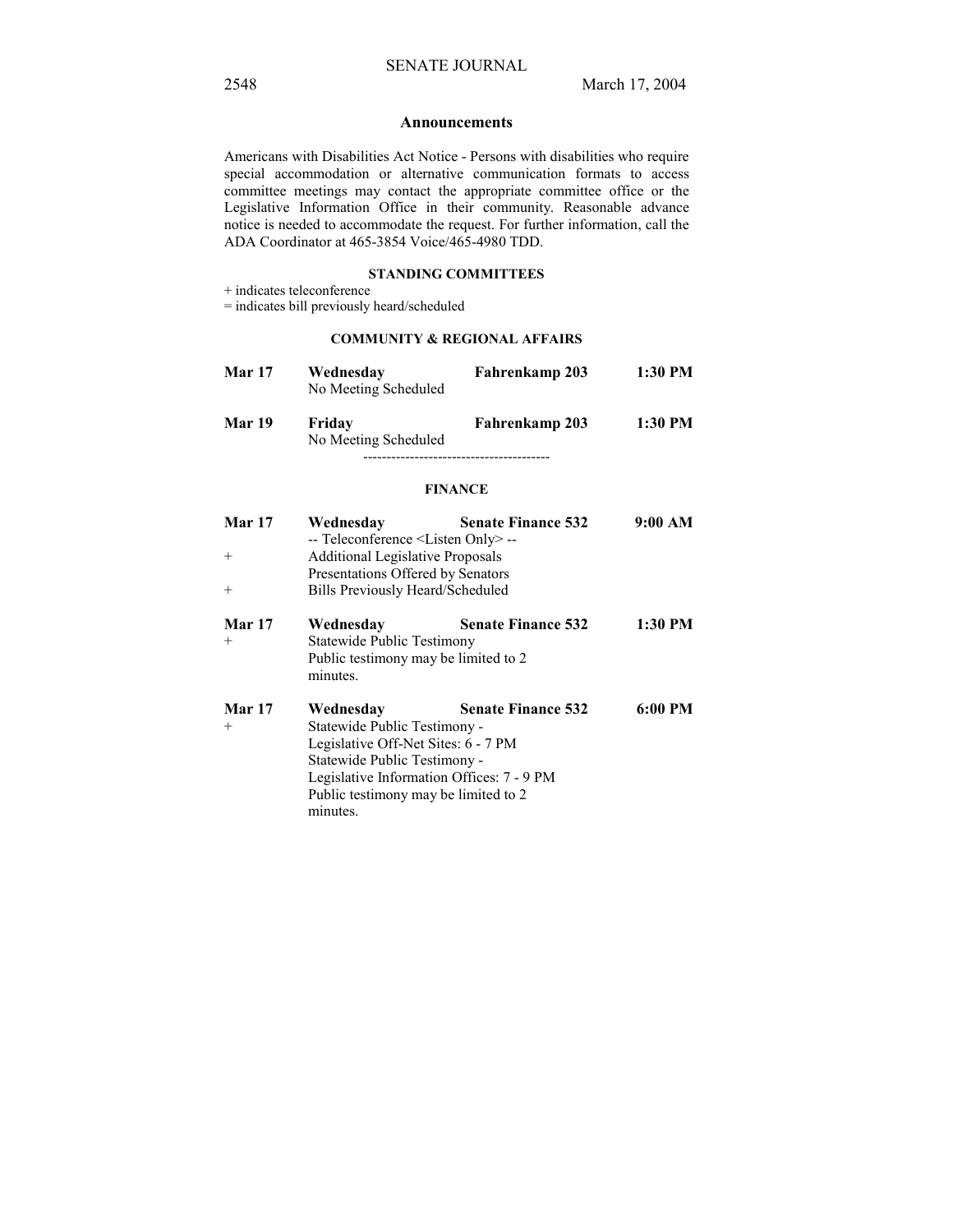## **FINANCE (continued)**

| Mar 18<br>$\hspace{0.1mm} +$<br>$+$               | Thursday<br>-- Teleconference <listen only=""> --<br/>Senate Finance Committee Discussion<br/>Action<br/>Bills Previously Heard/Scheduled</listen>                                         | <b>Senate Finance 532</b>                                              | 9:00 AM   |
|---------------------------------------------------|--------------------------------------------------------------------------------------------------------------------------------------------------------------------------------------------|------------------------------------------------------------------------|-----------|
| Mar <sub>18</sub><br>$\hspace{0.1mm} +$<br>$^{+}$ | <b>Thursday</b><br>-- Teleconference <listen only="">--<br/><b>Continuation Senate Finance Committee</b><br/>Discussion/Action, If Necessary<br/>Bills Previously Heard/Scheduled</listen> | <b>Senate Finance 532</b>                                              | $1:30$ PM |
| Mar 19<br>$^{+}$<br>$+$                           | Friday<br>-- Teleconference <listen only="">--<br/>Continuation of Senate Finance<br/>Committee Discussion/Action, If Necessary<br/>Bills Previously Heard/Scheduled</listen>              | <b>Senate Finance 532</b>                                              | 9:00 AM   |
| Mar 20<br>$^{+}$<br>$^{+}$                        | Saturday<br>-- Teleconference <listen only=""> --<br/>Continuation of Senate Finance<br/>Committee Discussion/Action, if necessary<br/>Bills Previously Heard/Scheduled</listen>           | <b>Senate Finance 532</b>                                              | 9:00 AM   |
| Mar 17<br>$^{+}$                                  | Wednesday<br>-- Meeting Canceled --<br><b>Bills Previously Heard/Scheduled</b><br>If Necessary                                                                                             | <b>HEALTH, EDUCATION &amp; SOCIAL SERVICES</b><br><b>Butrovich 205</b> | 1:30 PM   |
| Mar 19<br>SB 364<br>$^{+}$<br>$^{+}$              | Friday<br>-- Meeting Canceled --<br><b>Bills Previously Heard/Scheduled</b><br>If Necessary                                                                                                | <b>Butrovich 205</b><br>LIMIT STATE AID FOR MENTAL HEALTH CARE         | $1:30$ PM |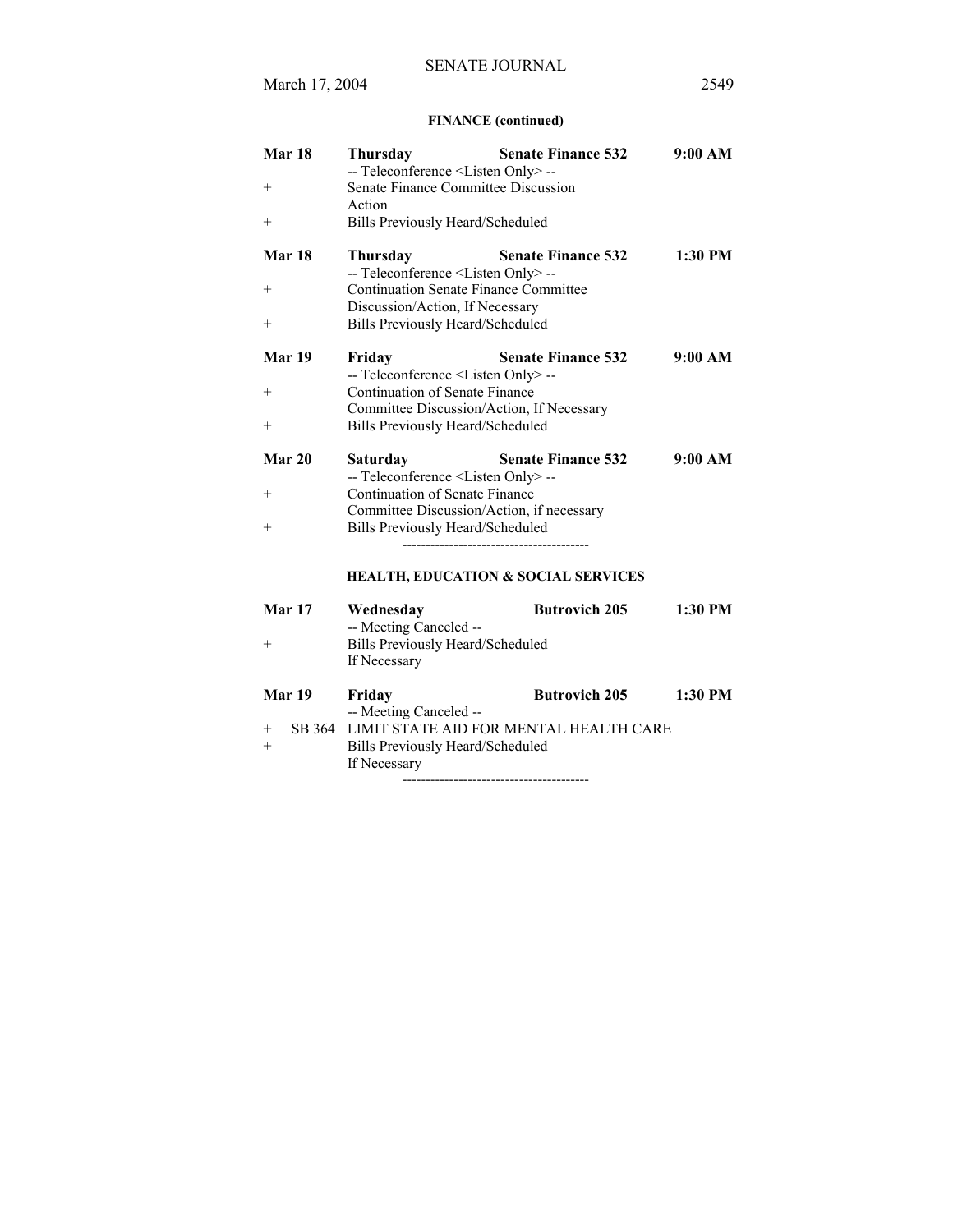# SENATE JOURNAL

## **JUDICIARY**

|        | <b>Mar 17</b> | Wednesday                                    | <b>Butrovich 205</b> | 8:00 AM |
|--------|---------------|----------------------------------------------|----------------------|---------|
| $+$    |               | SB 344 TRUSTS/ESTATES/PROPERTY TRANSFERS     |                      |         |
| $^{+}$ | SB 319        | <b>CLAIMS AGAINST HEALTH CARE PROVIDERS</b>  |                      |         |
| $+$    | SB 323        | WORKERS COMPENSATION AND CONTRACTORS         |                      |         |
| $+$    |               | SB 309 BLOOD PATHOGENS TESTING OF PRISONERS  |                      |         |
| $+$    |               | Bills Previously Heard/Scheduled             |                      |         |
|        | Mar 19        | Friday                                       | <b>Butrovich 205</b> | 8:00 AM |
| $+$    |               | SB 255 ILLEGAL USE TRAFFIC PREEMPTION DEVICE |                      |         |
| $+$    |               | SB 302 OATHS; NOTARIES PUBLIC; STATE SEAL    |                      |         |
|        |               |                                              |                      |         |
| $+$    | SB 340        | <b>DETENTION OF MINORS</b>                   |                      |         |

## **LABOR & COMMERCE**

----------------------------------------

| <b>Mar 18</b> | Thursday<br>$-$ Rescheduled from 03/16/04 $-$<br>CONFIRMATION HEARINGS:<br>Alcohol Beverage Control Board -<br>Billy G. Andrews, Gail M. Niemi<br>Board of Chiropractic Examiners -<br>Dr. R. Clark Davis<br>Alaska Labor Relations Board -<br>Randall C. Frank<br>Board of Marine Pilots -<br>Tony J. Joslyn, Robert (Tiny) Schasteen<br>Personnel Board - Debra E. English<br>Board of Certified Real Estate Appraisers<br>Nelida Irvine, Gene H. Shafer<br>Real Estate Commission -<br>Larry J. Bauer, Glenn Clary, Rita C.<br>Stuckart | Beltz 211 | 1:30 PM |
|---------------|--------------------------------------------------------------------------------------------------------------------------------------------------------------------------------------------------------------------------------------------------------------------------------------------------------------------------------------------------------------------------------------------------------------------------------------------------------------------------------------------------------------------------------------------|-----------|---------|
|               |                                                                                                                                                                                                                                                                                                                                                                                                                                                                                                                                            |           |         |
|               | Board of Veterinary Examiners -<br>David J. Hunt                                                                                                                                                                                                                                                                                                                                                                                                                                                                                           |           |         |
|               | Bills Previously Heard/Scheduled<br>SB 254 TOURISM & RECREATION ASSESSMENT                                                                                                                                                                                                                                                                                                                                                                                                                                                                 |           |         |
|               |                                                                                                                                                                                                                                                                                                                                                                                                                                                                                                                                            |           |         |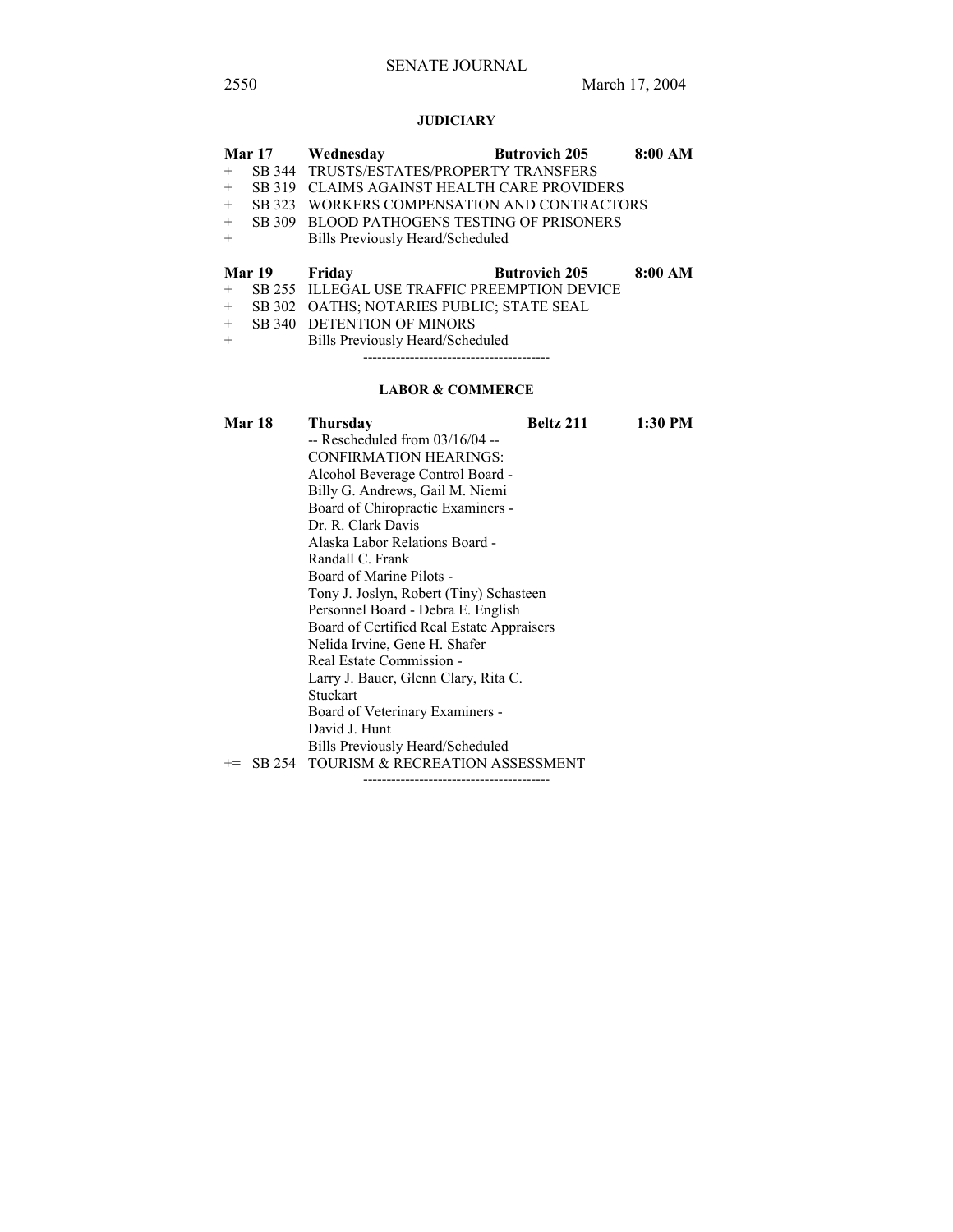## **RESOURCES**

| Mar 17          | Wednesday                                         | <b>Butrovich 205</b> | 3:30 PM |
|-----------------|---------------------------------------------------|----------------------|---------|
| $^{+}$          | SB 297 TAKING BLACK, BROWN, & GRIZZLY BEAR/GUIDES |                      |         |
| $+$             | Bills Previously Heard/Scheduled                  |                      |         |
| Mar 19          | Friday                                            | <b>Butrovich 205</b> | 3:30 PM |
|                 | $-$ Rescheduled from 03/08/04 $-$                 |                      |         |
| $^{+}$          | Confirmation Hearings:                            |                      |         |
|                 | Frank Homan - Commercial Fisheries Entry          |                      |         |
|                 | Commission                                        |                      |         |
|                 | John K. Norman - Alaska Oil & Gas                 |                      |         |
|                 | <b>Conservation Commission</b>                    |                      |         |
|                 | Charles Cole - Royalty & Gas Development          |                      |         |
|                 | <b>Advisory Board</b>                             |                      |         |
|                 | Ken Stout - Royalty & Gas Development             |                      |         |
|                 | <b>Advisory Board</b>                             |                      |         |
| SB 69<br>$^{+}$ | <b>BOARD OF FISHERIES CONFLICTS OF INTEREST</b>   |                      |         |
| $^{+}$          | Bills Previously Heard/Scheduled                  |                      |         |

# ---------------------------------------- **STATE AFFAIRS**

# **Mar 18 Thursday Beltz 211 3:30 PM**  + HB 91 RETIRED PEACE OFFICER'S MEDICAL BENEFITS + HB 414 U.S.SENATE VACANCY/DEF OF POLITICAL PARTY + SB 292 USE CRIMINAL FINES FOR YOUTH COURTS + SJR 31 FEDERAL FUNDING FOR EDUCATION Bills Previously Heard/Scheduled ----------------------------------------

## **TRANSPORTATION**

| Mar 18 | Thursdav                         | <b>Butrovich 205</b> | 1:30 PM |
|--------|----------------------------------|----------------------|---------|
|        | -- Meeting Canceled --           |                      |         |
|        | Bills Previously Heard/Scheduled |                      |         |

----------------------------------------

#### **FINANCE SUBCOMMITTEES**

## **COMMUNITY AND ECONOMIC DEVELOPMENT**

**Mar 19 Friday Terry Miller 104 4:00 PM**  DCED FY 05 Operating Budget ----------------------------------------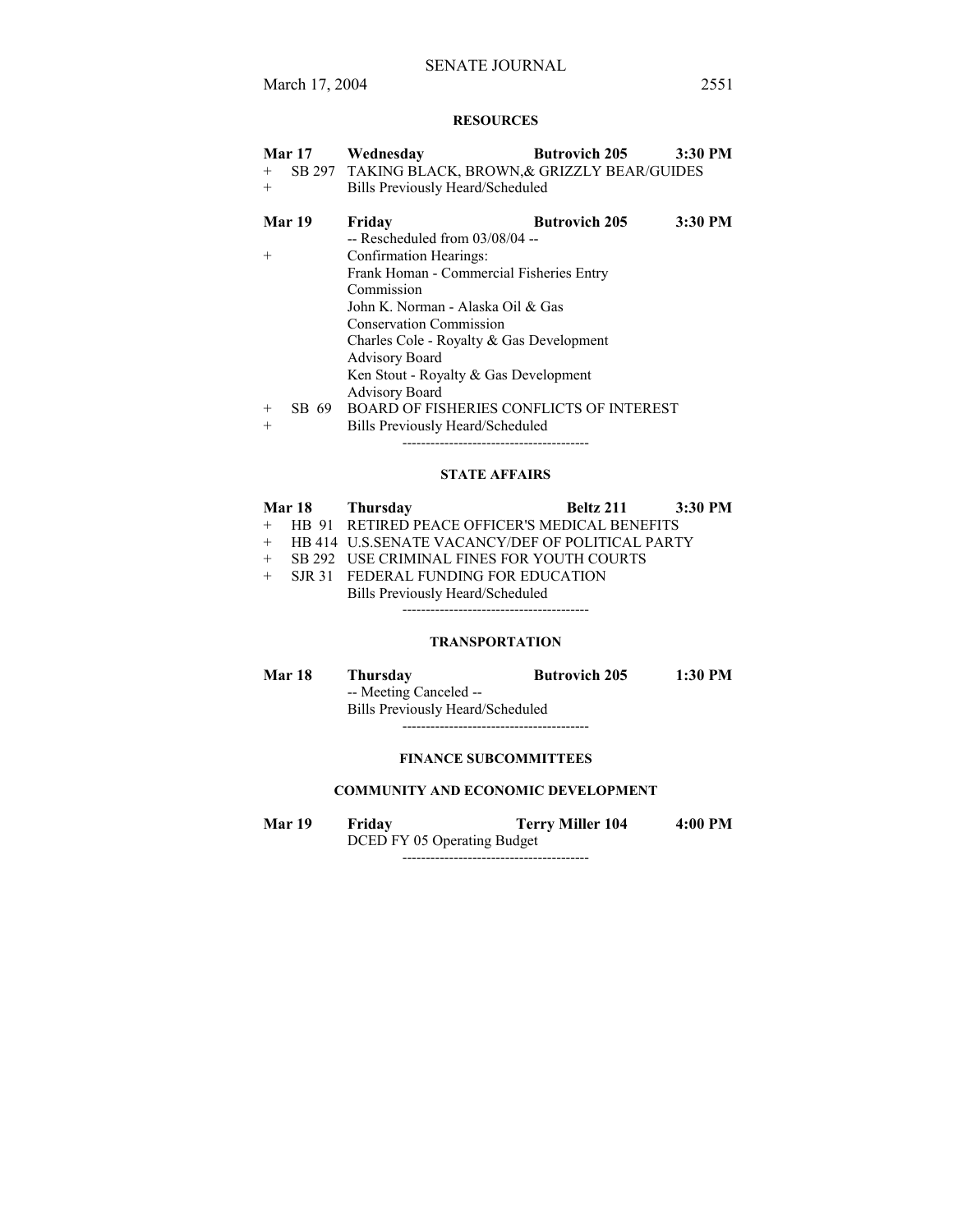## **FINANCE SUBCOMMITTEES (continued)**

#### **CORRECTIONS**

| Mar 19 | Friday<br>FY 05 Budget Overview                                 | 4:30 PM<br><b>Senate Finance 532</b> |            |  |
|--------|-----------------------------------------------------------------|--------------------------------------|------------|--|
|        | -- Subject to Adjournment of the Senate<br>Finance Committee -- |                                      |            |  |
|        |                                                                 | <b>COURT SYSTEM</b>                  |            |  |
| Mar 17 | Wednesday<br>-- Meeting Canceled --<br>FY 05 Budget Request     | <b>Senate Finance 532</b>            | $12:00$ PM |  |

## **GOVERNOR**

----------------------------------------

| Mar 18 | <b>Thursday</b>      | <b>Senate Finance 532</b> | $12:00$ PM |
|--------|----------------------|---------------------------|------------|
|        | FY 05 Budget Request |                           |            |
|        |                      |                           |            |

#### **HEALTH & SOCIAL SERVICES**

| <b>Mar 18</b> | Thursday                                | Fahrenkamp 203 | 4:30 PM |
|---------------|-----------------------------------------|----------------|---------|
|               | -- Location Change --                   |                |         |
|               | FY 05 Budget: Behavioral Health         |                |         |
|               | -- Subject to Adjournment of the Senate |                |         |
|               | Finance Committee --                    |                |         |
|               |                                         |                |         |

## **TRANSPORTATION & PUBLIC FACILITIES**

| <b>Mar 18</b> | Thursday                      | <b>Senate Finance 532</b> | 4:00 PM |
|---------------|-------------------------------|---------------------------|---------|
|               | -- Meeting Canceled --        |                           |         |
|               | DOT&PF FY 05 Operating Budget |                           |         |
|               |                               |                           |         |

#### **JOINT COMMITTEES**

#### **SALMON INDUSTRY TASK FORCE**

**Mar 28 Sunday House Finance 519 11:00 AM**  Final Task Force Discussion, Work-group Recommendations